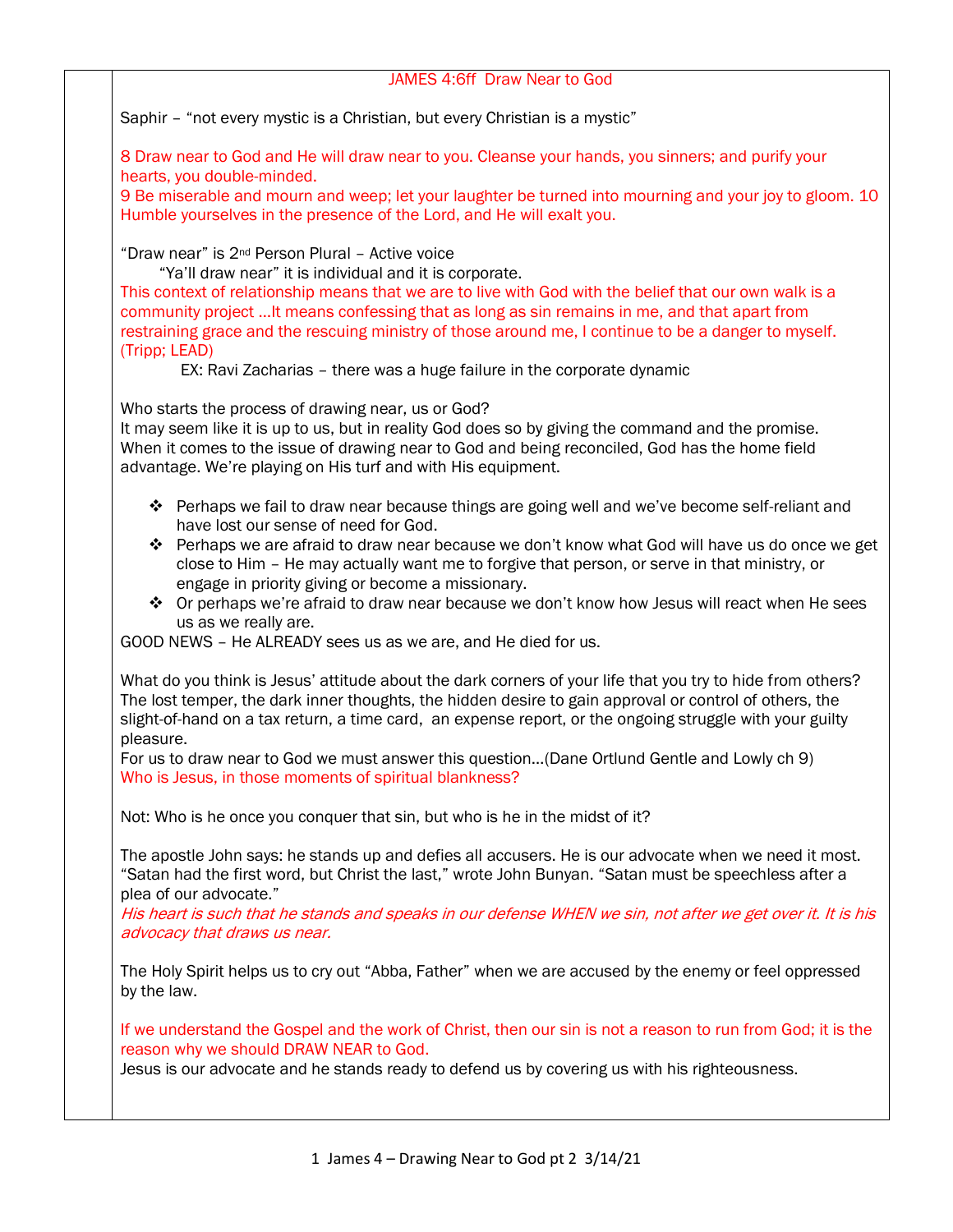Jesus gives a parable that shows the heart of God toward those who seek to draw near. We call it the Parable of the Prodigal Son. – Luke 15

 The younger son disrespects the father, takes his inheritance early, leaves home and squanders his estate with loose living. In desperation he decides to return home, grovel before his father and seek to be given a place as a servant. How does the Father respond?

So he got up and came to his father. But while he was still a long way off, his father saw him and felt compassion *for him*, and ran and embraced him and kissed him

 The father saw him from afar, felt compassion, ran, embraced and kissed him and then threw a party. THAT IS OUR FATHER IN HEAVEN who invites us to DRAW NEAR.

\*\*APPLICATION FOR PARENTS…

From the Book, Gentle and Lowly by Dane Ortlund.. great parenting advice that I wish I'd heard many years ago

"With our own kids, if we are parents, what's our job?

That question could be answered with a hundred valid responses. But at the center, our job is to show our kids that even our best love is a shadow of a greater love. To put a sharper edge on it: to make the tender heart of Christ irresistible and unforgettable.

Our goal is that our kids would leave the house at eighteen and be unable to live the rest of their lives believing that their sins and sufferings repel Christ."

In his own style, Martin Luther is very helpful to us when we face accusations. He knows how to take the fight to Satan.

Luther explained: You should tell the devil, 'Just by telling me that I am a miserable, great sinner you are placing a sword and weapon into my hand with which I can decisively overcome you; yea, with your own weapon I can kill and floor you. For if you can tell me that I am a poor sinner, I on the other hand, can tell you that Christ died for sinners, and is their Intercessor … You remind me of the boundless, great faithfulness and benefaction of my Lord and Savior Jesus Christ … to Him I direct you. You may accuse and condemn Him. Let me rest in peace; for on His shoulders, not on mine, lie all my sins …' [https://www.christianstudylibrary.org/article/prince-darkness-grim-luther%E2%80%99s-battle-against](https://www.christianstudylibrary.org/article/prince-darkness-grim-luther%E2%80%99s-battle-against-devil)[devil](https://www.christianstudylibrary.org/article/prince-darkness-grim-luther%E2%80%99s-battle-against-devil)

# THE GOSPEL AND DRAWING NEAR TO God IN PRAYER.

Last week I mentioned how scripture reading and prayer are two essentials for drawing near to God, if they are done from the right posture of heart. It is possible to say the right things and do the right outward things without truly drawing near to God.

Matt 15:8 this people honors me with their lips, but their heart is far away from me. (is 29)

One of the most basic things that the gospel does is change prayer from mere petition to *fellowship* and the praise of his glory. Galatians 4:6-7 teaches us that when we believe the gospel, we not only become God's children legally, but we receive the Spirit in order to experience our sonship.

6 Because you are sons, God has sent forth the Spirit of His Son into our hearts, crying, "Abba! Father!" 7 Therefore you are no longer a slave, but a son; and if a son, then an heir through God.

 Years ago I read some very helpful material from Tim Keller on how to know and draw near to God… DRAWING NEAR with the mind.

In II Cor.3:12-18, Paul says that, without Christ, we have a "veil" over our eyes when we read the Bible. Why? Without Christ we cannot bear the glory of God. Without the gospel, we fall into bad caricatures of God. Either he is "holy and intimidating" who is making a list and checking it twice. Or he is all peace and love who is willing to ignore or overlook our sin.

We either see the glory of his holiness, but not his grace, or the glory of his love, but not his perfect holiness.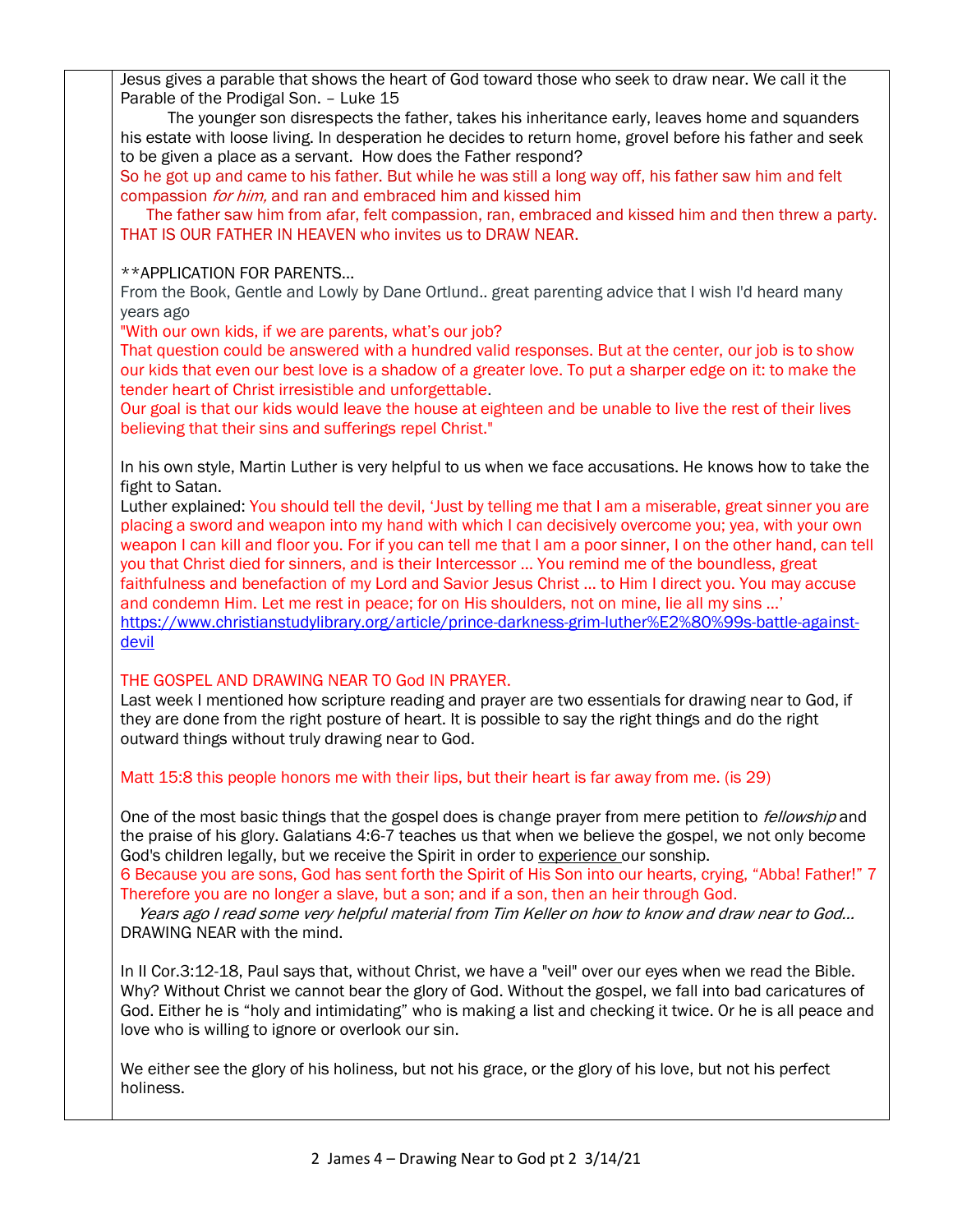But in fact, only the gospel allows you to see how absolutely holy God is. He is so holy that our redemption cost Jesus his life. In other religions "God's" holiness is whittled down and can be appeased by lesser offerings, sacrifices, or obedience to certain rituals, practices, pilgrimages, fastings, etc. Only through the righteous life and suffering of Christ, do we see the scope and demands of the Holiness of God.

And only the gospel allows you to see how absolutely loving God is. Again, this is unique to Christianity. How do other religions convey the love of their God? What does it cost that God to demonstrate love to unworthy people? Tim Keller puts it so well…

"A non-Christian person may think God is all-accepting--but without the gospel, where do we see that God's love cost him anything?. Without absolute holiness—his love is sentimentality; without this absolute loving acceptance without regard to our works--his holiness is unbearable. The bottom line is this. The gospel enables you to intellectually see the splendor of God as no other teaching does. It gives you a vision for the glory of God and the kindness, or the beauty, of God. "

The great colonial pastor and theologian, Jonathan Edwards, gives insights for us when we're afraid to draw near because we don't know how Jesus will react when He sees us as we really are.

Edwards points out that it is not the glory of God that draws us in, transforms us, and make us salt and light. NO, it is the loveliness of His heart. It is, he says, a "sight of the divine beauty of Christ that bows the will, and draws the hearts of men. A sight of the greatness of God in his attributes, may overwhelm men." But our deepest need is not seeing God's greatness, but seeing His goodness.

Seeing His greatness may get our attention, but one glimpse of the moral and spiritual glory of God, and supreme amiableness of Jesus Christ, shining into the heart, overcomes and abolishes this opposition, and inclines the soul to Christ, as it were, by an omnipotent power." Edwards

We are drawn to God by the beauty of the heart of Jesus. When we come to Christ we find that he is exceedingly ready to receive us.

EX: like the Father in the parable – He runs, embraces and kisses us.

### Drawing near with the heart.

Edwards:

When I'm teaching God's word, my aim is to raise, as high as possible towards the Lord, the affections of my people. That should be our goal as parents, as fellow members of the body of Christ, and for our personal time with God.

Secondly, the gospel gives you a basis for drawing near to God from the heart, and the Spirit gives us the help to do it. (Galatians 4:4-7). Our goal in prayer now is the contemplation of the glory and goodness of God in the gospel. How can we very practically draw near in our prayer life

The essential discipline is meditation on the truth. Meditating is a "crossing" of two other disciplines: Bible study and prayer. Meditation is both yet it is not just moving one to another--it is a blending of them. Some of you are thinking, "Hold on, I can't meditate. I can't sit in that weird position and go "Oooomm". I don't like the smell of incense."

I appreciate your concern, but that IS NOT biblical meditation. And YOU CAN meditate. In fact you probably do it already. Do you ever worry?? If so, you are meditating… on the bad stuff that might happen.

Meditation is praying the truth (just studied) deep into your soul until it makes all sorts of personal connections with YOU personally, so it shapes your thinking, it moves your feelings, and changes your actions. Meditation is working out the truth in your life.

 Example : How you read a love letter. You tear it open and you weigh every word. You aren't reading it quickly just for information--you want to know what lies deep in the clauses and phrases. And more importantly, you want the letter to sink in and form you.